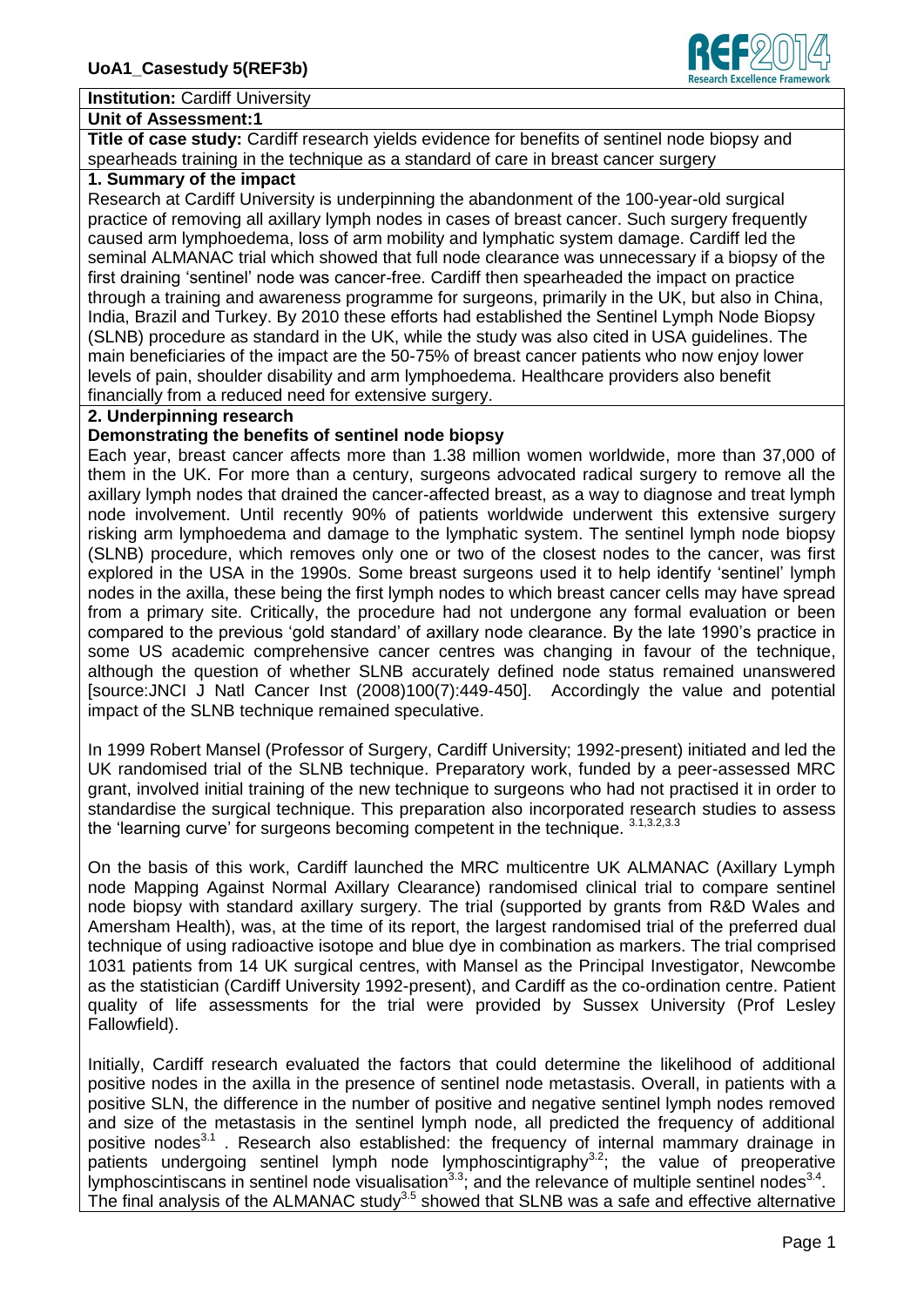# **UoA1\_Casestudy 5(REF3b)**



to routine axillary dissection for nodal staging in early-stage breast cancer. Compared with standard axillary treatment, SLNB was associated with reduced arm morbidity and better quality of life with no increase in anxiety. The collective research also established that the majority of women with breast cancer could benefit from this intervention, particularly those with small cancers detected by the NHS Breast Screening Programme, 75% of whom have a negative axilla.

### **Technique refinement – validating intra-operative assessment**

Continued clinical research was undertaken by Goyal (Lecturer, Cardiff University; 2004-8), Douglas-Jones (Senior Lecturer, Cardiff University; 1995-2011) and Mansel – establishing the first clinical trial of an intra-operative method of assessing cancer invasion of the sentinel node, using PCR quantification of 2 breast markers<sup>3.6</sup>. The research demonstrated that the presence of cancer in the sentinel node could be ascertained at the time of surgery, enabling surgeons to immediately treat the axilla in patients with a sentinel node invaded by cancer, rather than having patients return for a second surgical procedure. The research was published in Breast Cancer Research and Treatment and was the first publication on this methodology in the UK and the first to suggest the practicality of intra-operative assessment<sup>3.6</sup>. The quality of the research and its potential benefit to patient care was recognised by a Medical Futures Innovation Award from the Dept of Health in 2007.

### **3. References to the research**

- 3.1 **Goyal A, Douglas-Jones A, Newcombe R G, Mansel R E**, on behalf of the ALMANAC Trialists Group. Predictors of non-sentinel lymph node metastasis in breast cancer patients. *European Journal of Cancer* 2004, 40: 1731-1737 DOI: 10.1016/j.ejca.2004.04.006. ISSN: 0959-8049.
- 3.2 **Mansel RE, Goyal A, Newcombe RG**; ALMANAC Trialists Group. Internal mammary node drainage and its role in sentinel lymph node biopsy: the initial ALMANAC experience. *Clin Breast Cancer*. 2004 Oct;5(4):279-84; discussion 285-6. DOI 10.3816/CBC.2004.n.031(available on request from HEI)
- 3.3 **Goyal A, Newcombe RG, Mansel RE** on behalf of the ALMANAC Trialists Group. Role of routine preoperative lymphoscintigraphy in sentinel node biopsy for breast cancer. *European Journal of Cancer* 2005 41: 283-243. DOI:10.1016/j.ejca.2004.05.008
- 3.4 **Goyal A, Newcombe RG, Mansel RE**; Axillary Lymphatic Mapping Against Nodal Axillary Clearance (ALMANAC) Trialists Group. Clinical relevance of multiple sentinel nodes in patients with breast cancer. *Br J Surg*. 2005 Apr;92(4):438-42. DOI: 10.1002/bjs.4906
- 3.5 **Mansel RE**, Fallowfield L, Kissin M et al. Randomised multicenter trial of sentinel node biopsy versus standard axillary treatment in operable breast cancer. The ALMANAC trial. *JNCI* 2006 , 98: 599-609 DOI: 10.1093/jnci/djj158
- 3.6 **Mansel RE, Goyal A, Douglas-Jones A** et al. Detection of breast cancer metastasis in sentinel lymph nodes using intra-operative real time GeneSearch BLN assay in the operating room: results of the Cardiff study. *Breast Cancer Res Treat*. 2009 Jun;115(3):595-600 DOI:10.1007/s10549-008-0155-6
- 3.7 **Mansel RE**, MacNeill F, Horgan K, Goyal A, Britten A, **Townson J,** Clarke D, **Newcombe RG** and Keshtgar M.Results of a national training programme in sentinel lymph node biopsy for breast cancer. *British Jnl Surgery*, 2013,100:654-661 DOI: 10.1002/bjs.9058

The Validation phase of the ALMANAC study was supported by a grant from the UK Medical Research Council. MRC grant No G9720984 Grant ID 53983. The ALMANAC multicentre trial of sentinel node biopsy (Jan 1999 to Nov 2000), total value £570K, PI Mansel

### **4. Details of the impact**

Cardiff's demonstration of the effectiveness of SLNB has helped establish the technique as the global standard of care. As a result, beneficiaries include:

- Breast cancer patients enjoying improved quality of life
- Healthcare providers making time and cost savings on surgery
- Surgical practitioners, who have been quickly and safely trained in a new technique **Impact on surgical training**

As a result of the conclusive results of the ALMANAC trial, Mansel, designed, secured funding for, and led a collaboration between Cardiff University and the Royal College of Surgeons<sup>5.6</sup> to set up and participate in a national training programme called "NEW START" (funded by the Department of Health). NEW START was directly informed by the ALMANAC findings, both on the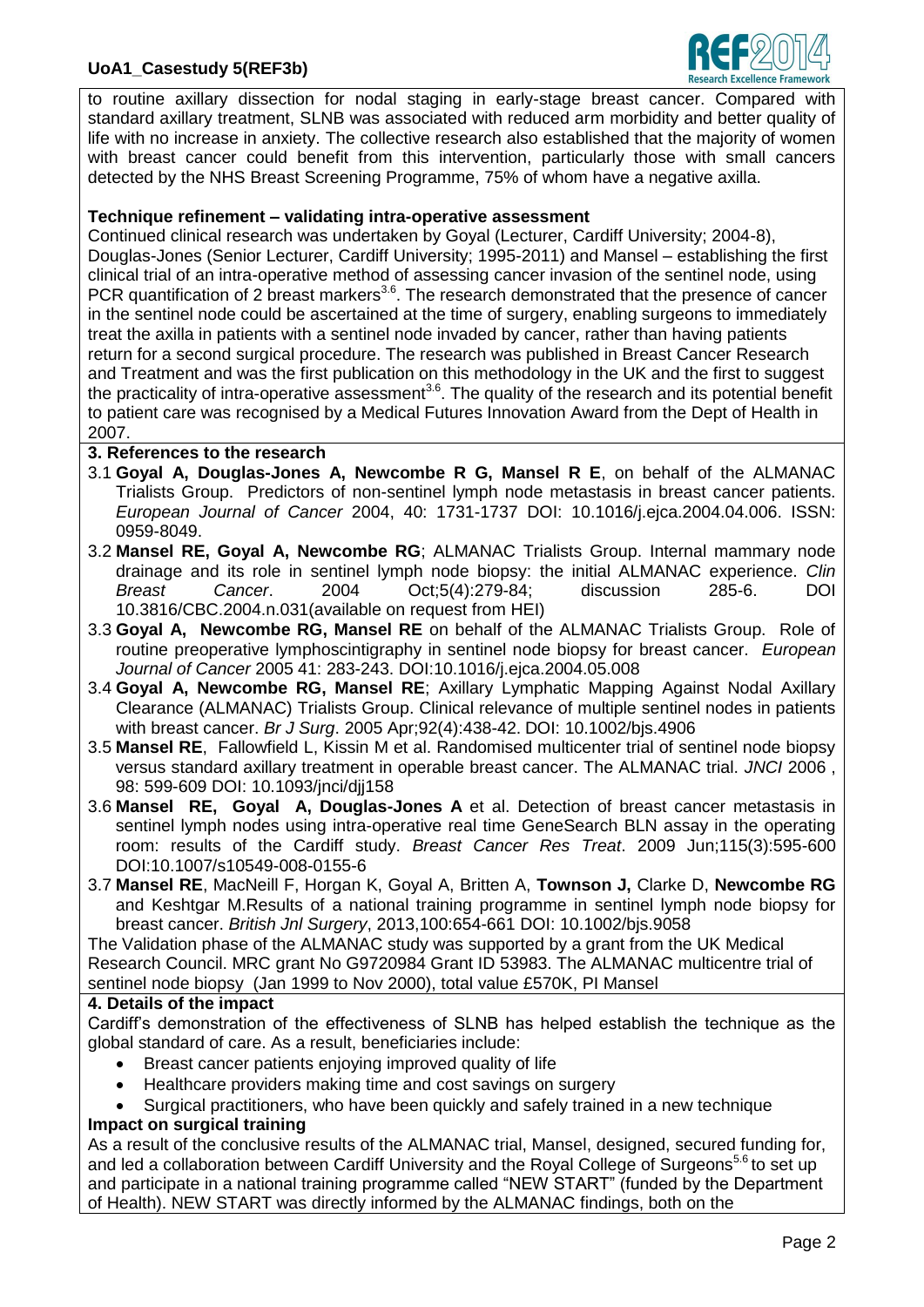# **UoA1\_Casestudy 5(REF3b)**



effectiveness of the dual technique and the surgeons' 'learning curve'. The programme, designed to introduce the benefits of the research rapidly to the UK population, was introduced in 2004 and closed to new enrolments in December 2008. On completion, more than 200 breast surgeons, operating on over 6,500 patients in 103 centres, had been trained. The programme held centrally audited data on the surgeons, and issued certificates of completion of training when they met a pre-defined standard of performance. The programme results published in 2013 showed that surgeons, who had never done the procedure before, were subsequently skilled to carry out this technique, with a less than 10% risk of missing cancer in lymph nodes  $37$ .

The programme involved close collaboration with the Administration of Radioactive Substances Advisory Committee (ARSAC) which licences the use of all medical isotopes<sup>5.7</sup>. This helped to exercise control over unregulated and untrained enthusiasts who wished to perform the procedure without suitable training. NEW START also ran training workshops internationally (China/India/Brazil/Turkey), funded by the International Union Against Cancer (UICC), to spread the benefits in the international population.

## **Impact on clinical guidelines**

Following the conclusive results of the ALMANAC and other trials, sentinel node biopsy has become the standard of care for breast cancer surgery patients. It was adopted as the preferred method of axillary staging and the recommended procedure for suitable patients in national clinical guidelines in the USA  $(2010)^{5.5}$  and the UK  $(2009)^{5.3}$ , and in the surgical guidelines of the Association of Breast Surgeons  $(2009)^{5.4}$ . The ALMANAC trial is cited in all three guidelines as having demonstrated the benefits to patients. Further NICE guidance, drafted and undergoing consultation as of July 2013 and published the following month, recommended the intra-operative node assessment trialled by Mansel and cites NEW START and the ALMANAC findings on the effectiveness of SLNB.

# **Impact on patients**

Annual audits of breast screening in the UK show that no patients were reported to have SLNB in 1997/8 (the year that the MRC ALMANAC trial started). By 2009/10 the audit showed that 67% of 13,226 patients with invasive cancer were undergoing SLNB. The latest figures, for 2011/12, show that of the 14,449 patients with invasive cancer undergoing axillary surgery, 84% had sentinel node biopsy $^{5.1}$ .

The ALMANAC trial and other studies demonstrated the significant improvement in quality of life that sentinel node biopsy has for the 50-75% of women with early breast cancer where no lymph node invasion has occurred. The adoption of this method as the preferred axillary staging technique for breast surgeons means that most patients now avoid the major morbidity associated with having all the lymph nodes removed. These women experience lower levels of pain, decreased arm and shoulder stiffness, and a decreased risk of lymphoedema compared to those who received axillary node clearance. A recent decision model analysis of SLNB's effectiveness against axillary node dissection concluded that SLNB was more effective with an average of 8 quality of life years gained per 1000 patients over a 20 year period.<sup>5.8</sup>

The research to refine methods for testing the molecular pathology of the removed sentinel node within the operating theatre<sup>3.6</sup> using PCR quantification of two breast markers, also benefits patients. The speed of the new test means that full axillary node clearance is possible, when necessary, immediately following the biopsy. Patients avoid undergoing a second surgical procedure and hospitalisation. They also avoid the anxiety patients may experience of awaiting biopsy results (and possible additional surgery).

The impact of sentinel node biopsy was summarised in a 2011 Clinical Breast Cancer paper by staff at the University Hospital of North Staffordshire, who had undergone New Start training. : They found the technique allowed conservation in 80% of the patients with negative sentinel lymph nodes and stated: "Overall, sentinel node biopsy has revolutionized the management of the axilla for the majority of patients".  $5.2$ 

# **Impact on professional practice**

The section of the 2009/10 breast screening audit dealing with SLNB (section 7.2) confirms the vital influence of the NEW START programme in driving the adoption of the new technique among surgeons. It states: "The overall use of SLNB has increased by 9% since 2008/09 as the roll out of